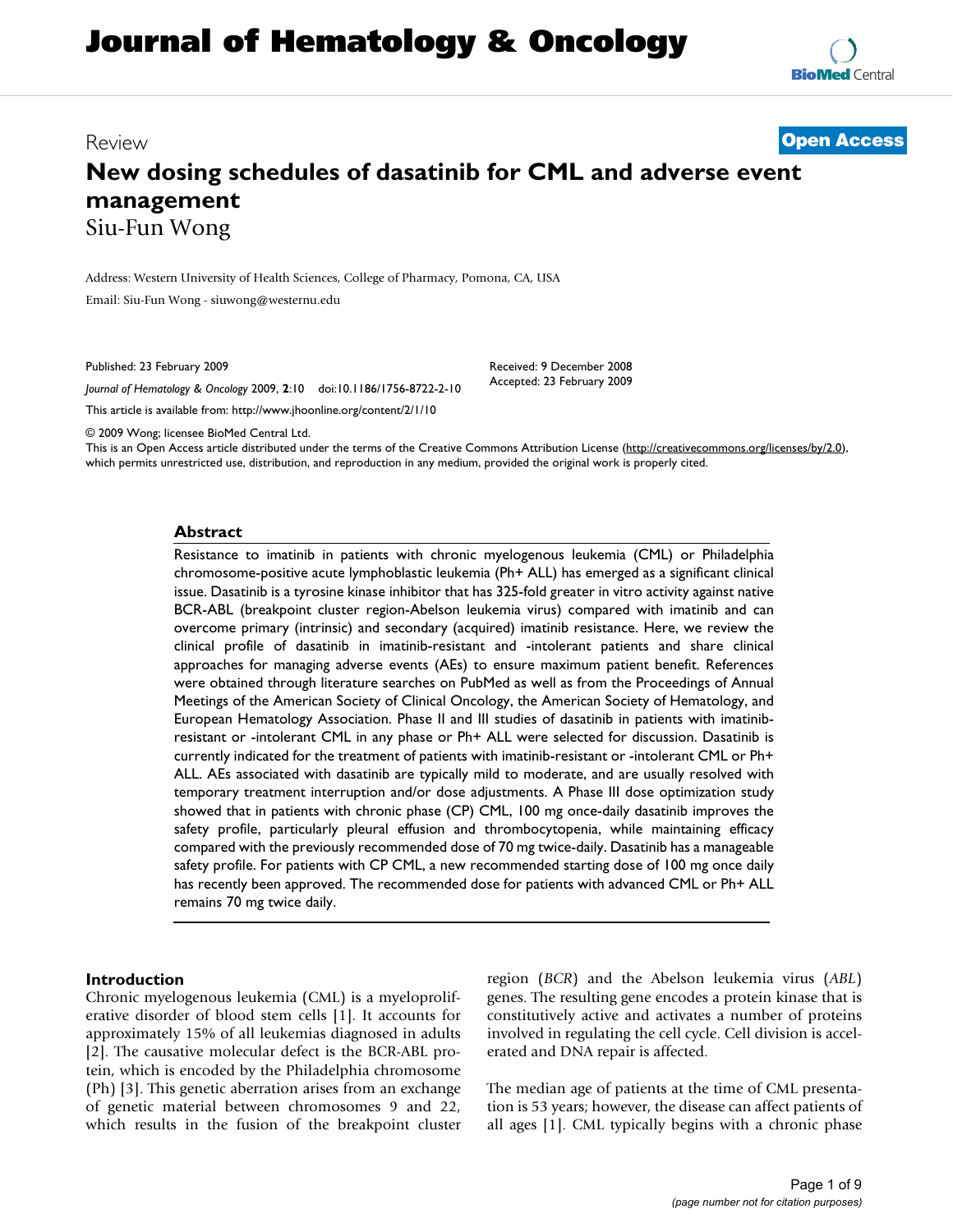and, over the course of 3 to 5 years, progresses from an accelerated phase (AP) to a blast crisis (BC) or terminal phase [1]. Approximately 85% of patients with CML are diagnosed in the chronic phase and are usually asymptomatic or have only mild symptoms [4]. Some of the criteria used to define the accelerated phase are more than 20% basophils and 10% to 19% myeloblasts in the blood or bone marrow, cytogenetic evolution with new abnormalities in addition to the Ph chromosome, and increased white blood cell count unresponsive to therapy [4]. The accelerated phase is significant because it signals that the disease is progressing and that transformation to the blast phase is imminent. The blast phase is most often the final phase of CML, behaving like acute leukemia, with rapid progression and short survival of the patients. Characteristics include more than 20% myeloblasts or lymphoblasts in the blood or bone marrow, large clusters of blasts in the bone marrow on biopsy, and development of a solid focus of leukemia outside the bone marrow [4,5].

Ph is also the most common genetic abnormality in adult acute lymphocytic leukemia (ALL); approximately 25% of adult cases are Ph+ [6,7]. Furthermore, the incidence of Ph+ ALL increases with age, accounting for an estimated 50% of ALL cases in patients older than 50 years [6,7]. Patients with Ph+ ALL progress rapidly and are at high risk of developing central nervous system leukemia [8], highlighting the need for improved treatments.

The identification of the BCR-ABL kinase fusion protein and its role in the pathogenesis of CML has led to the emergence of BCR-ABL-targeted therapy, which has become the standard of care for patients with CML. Historically, patients with CML were treated with agents such as hydroxyurea, cytarabine, and alfa-interferon. Although hydroxyurea improves outcomes compared with previous chemotherapies, it has a transient effect and was superseded by the use of alfa-interferon and, subsequently, combinations of chemotherapy and alfa-interferon [9]. Alfa-interferon treatment significantly prolongs survival but is confounded by associated toxicities [9]. Allogeneic stem cell transplantation following high-dose chemotherapy is a potentially curative treatment for patients with chronic phase CML (CP CML) [1]. However, the success of this procedure is significantly lower in patients older than 40 years because of the procedure's toxicity. Other variables may also influence outcome, such as disease stage and level of donor-recipient human leukocyte antigen (HLA) matching [1].

The emergence of BCR-ABL-targeted agents has revolutionized the treatment of CML. These agents compete with adenosine triphosphate (ATP) for its binding pocket on the BCR-ABL protein, preventing the functioning of the BCR-ABL enzyme and ultimately killing the cell. In 2001,

imatinib became available and was the first BCR-ABL-targeted agent indicated for the treatment of CML; a determination based on the Phase III International Randomized Study of Interferon versus STI571 (IRIS clinical trial) (Figure 1). In this study, imatinib induced greater response rates, improved freedom from progression to AP or BC, and was better tolerated compared with alfa-interferon plus cytarabine [10]. Imatinib has since become the standard first-line therapy for patients with CP CML and is indicated for the treatment of patients with AP or BC CML [11].

Despite the significant improvements in the outcome for patients with CML treated with imatinib [12], resistance to this agent has emerged as a significant clinical issue [13]. Results from a Phase III randomized study have demonstrated that a number of patients have primary or acquired resistance to imatinib treatment [14,15]. In this study, primary resistance developed in an estimated 5% of patients with newly diagnosed CP CML who failed to achieve a complete hematologic response (CHR) with imatinib at 3 months. A further 16% who failed to achieve a major cytogenetic response (MCyR) with imatinib at 12 months, and 24% who failed to achieve a complete cytogenetic response (CCyR) at 18 months [14-16]. Relapse in patients receiving imatinib occurred in approximately 17% of patients over 5 years, and 7% of patients developed disease progression after the same period of time [14]. Resistance to imatinib is more common in

Imatinib



Dasatinib



Chemical structures of imatinib (C (C 29H31N7O) and dasatinib 22H26C1N7O2 **Figure 1** S) **Chemical structures of imatinib (C29H31N7O) and**  dasatinib (C<sub>22</sub>H<sub>26</sub>C<sub>1</sub>N<sub>7</sub>O<sub>2</sub>S).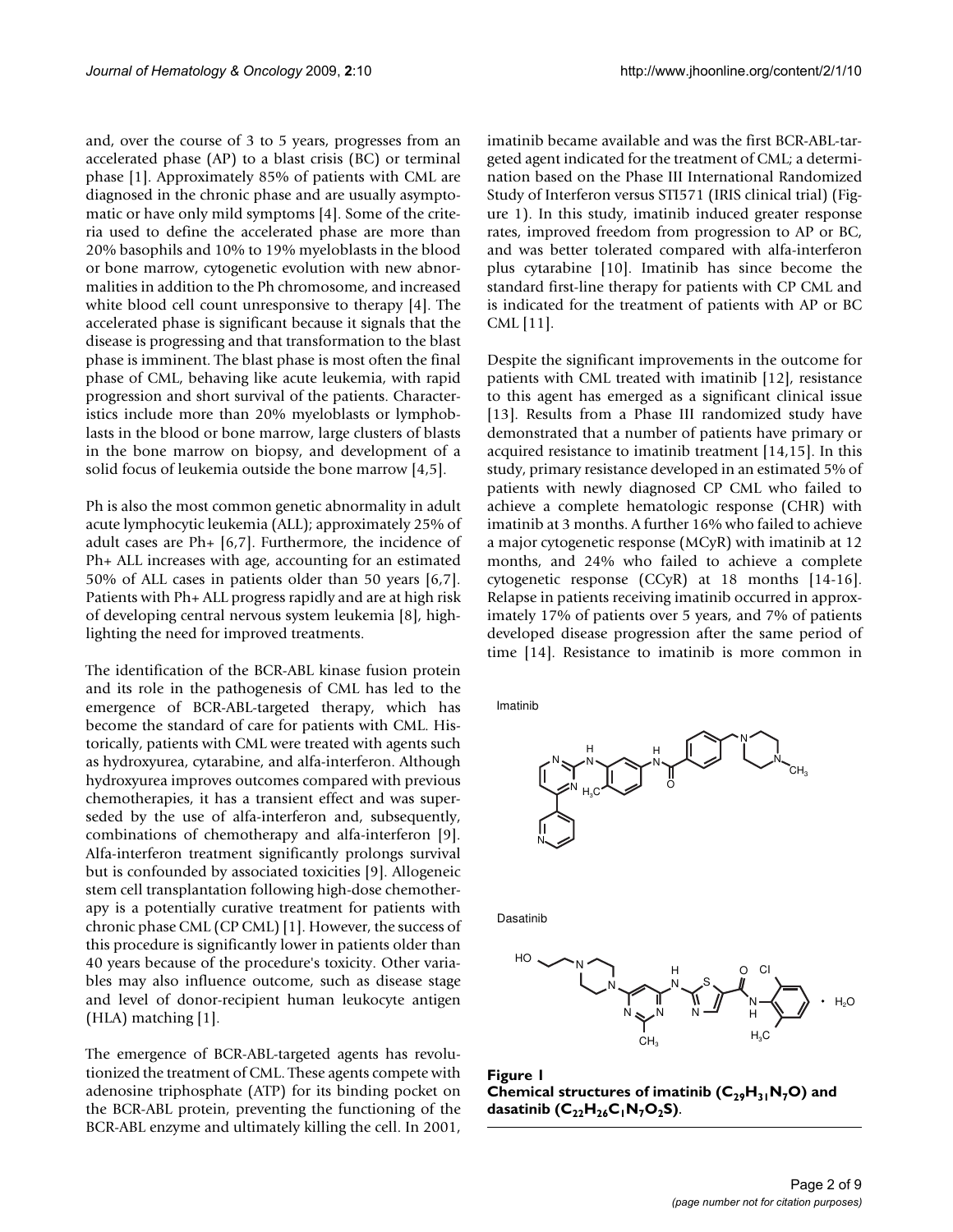patients who are in advanced stages of CML, and relapse occurs in the majority of these patients who initially respond to treatment [17-19]. In a single-center study of patients with BCR-ABL-positive leukemias, the percentages of patients in CP, AP, or blast phase (BP) CML with imatinib resistance were 29%, 45%, and 92%, respectively [18].

Although most imatinib-related adverse events (AEs) generally resolve with dose modifications or interruptions, intolerance is a concern in patients treated with imatinib. After a median follow-up of 4.5 years, 5% of patients in the IRIS trial discontinued imatinib as a result of AEs [20]. Grade 3 or 4 AEs reported in this study included neutropenia, thrombocytopenia, anemia, and elevated liver enzymes [20].

Currently, there are several treatment options available for the second-line treatment of CML. Increasing the dose of imatinib (600–800 mg/day) is one option for treating patients who are resistant to standard doses (400 mg/ day). Studies have shown that 35% to 40% of patients with CML who did not respond with standard-dose imatinib subsequently achieved an MCyR with high-dose imatinib [21,22]. However, these responses were shortlived with most patients relapsing within 2 to 11 months. Use of new and more potent tyrosine kinase inhibitors can be a second option; two other BCR-ABL inhibitors are now available for the treatment of patients with imatinib resistance or intolerance. Nilotinib, was introduced in November, 2007 for the treatment of patients with CP or AP CML who are resistant to or intolerant of imatinib. Dasatinib is indicated for the treatment of patients with imatinib-resistant or -intolerant CML in any phase or Ph+ ALL. In this article, we review the clinical profile of dasatinib in imatinib-resistant and -intolerant patients, discuss the newly approved dose for patients with CP CML, and share clinical approaches in managing AEs to ensure maximum patient benefit.

#### *Dasatinib*

Dasatinib is a thiazole carboximide agent with potent activity against the BCR-ABL kinase fusion protein and the v-src sarcoma viral oncogene homolog (SRC) family kinases (SFKs) (Figure 1) [23]. Dasatinib also has activity against other oncogenic tyrosine kinases, such as c-Kit, platelet-derived growth factor-receptor (PDGFR), and ephrin-A receptor [23-26]. In vitro, dasatinib demonstrated 325-fold greater activity against native BCR-ABL compared with imatinib [27,28].

Treatment with dasatinib can overcome BCR-ABLdependent and -independent mechanisms of resistance to imatinib. Because of the greater potency of dasatinib against native BCR-ABL, dasatinib may have activity in

patients with imatinib resistance caused by *BCR-ABL* overexpression [29,30]. Dasatinib can also overcome mechanisms of resistance caused by BCR-ABL kinase mutations and has demonstrated activity against the majority of known imatinib-resistant mutations except T315I, and had shown relative insensitivity to F317l [27,28,31].

BCR-ABL-independent imatinib resistance may develop as a result of activation of alternative signaling pathways. In vitro studies using SRC kinase inhibitors reveal that SFKs play an active role in BCR-ABL signal transduction and have demonstrated that inhibition of SFKs results in growth arrest and induction of apoptosis in Ph+ CML cell lines [32]. Furthermore, one SFK, LYN, was highly overexpressed and activated in bone marrow cell lines established from patients with resistance to imatinib. Inhibition of LYN reduced proliferation and survival of these imatinib-resistant cell lines compared with the nonresistant parental cell population, implicating SFK activation in some instances of imatinib resistance [33]. The inhibition of SFKs by dasatinib may contribute to the efficacy of this agent in BCR-ABL-independent imatinib resistance, helping to improve overall outcome. In the United States and Europe, dasatinib is the first and only dual SFK/BCR-ABL inhibitor indicated for the treatment of imatinib-resistant and imatinib-intolerant patients in all phases of CML or with Ph+ ALL.

#### *Dosage and administration*

Dasatinib was initially indicated for patients with CML in any phase or with Ph+ ALL at a starting dose of 70 mg twice daily. This dose was chosen based on Phase I study data. However, similar efficacy was noted with doses of 100 mg/day or greater, irrespective of the schedule of administration [34]. As a result, a dose optimization study (CA180-034) was launched, and results from this study eventually led to a change in the recommended starting dose for patients with CP CML at100 mg administered orally once daily, either in the morning or in the evening. For patients with AP CML, myeloid BP CML, lymphoid BP CML, or Ph+ ALL, the recommended starting dose remains 70 mg twice daily. Dose modifications may be warranted, depending on tolerability or level of response to dasatinib.

Dasatinib is supplied as white to off-white, film-coated, biconvex tablets (20, 50, and 70 mg) to be stored at room temperature. To minimize the risks of medication error, it is also necessary to caution patients that varying doses of dasatinib are each available in the same color tablets. This is specifically warranted if dose adjustments are required where more than one dose strength of the tablets are needed to deliver the appropriate dose. A patient diary is highly recommended to encourage patient compliance. Tablets should not be crushed or cut, but should be swal-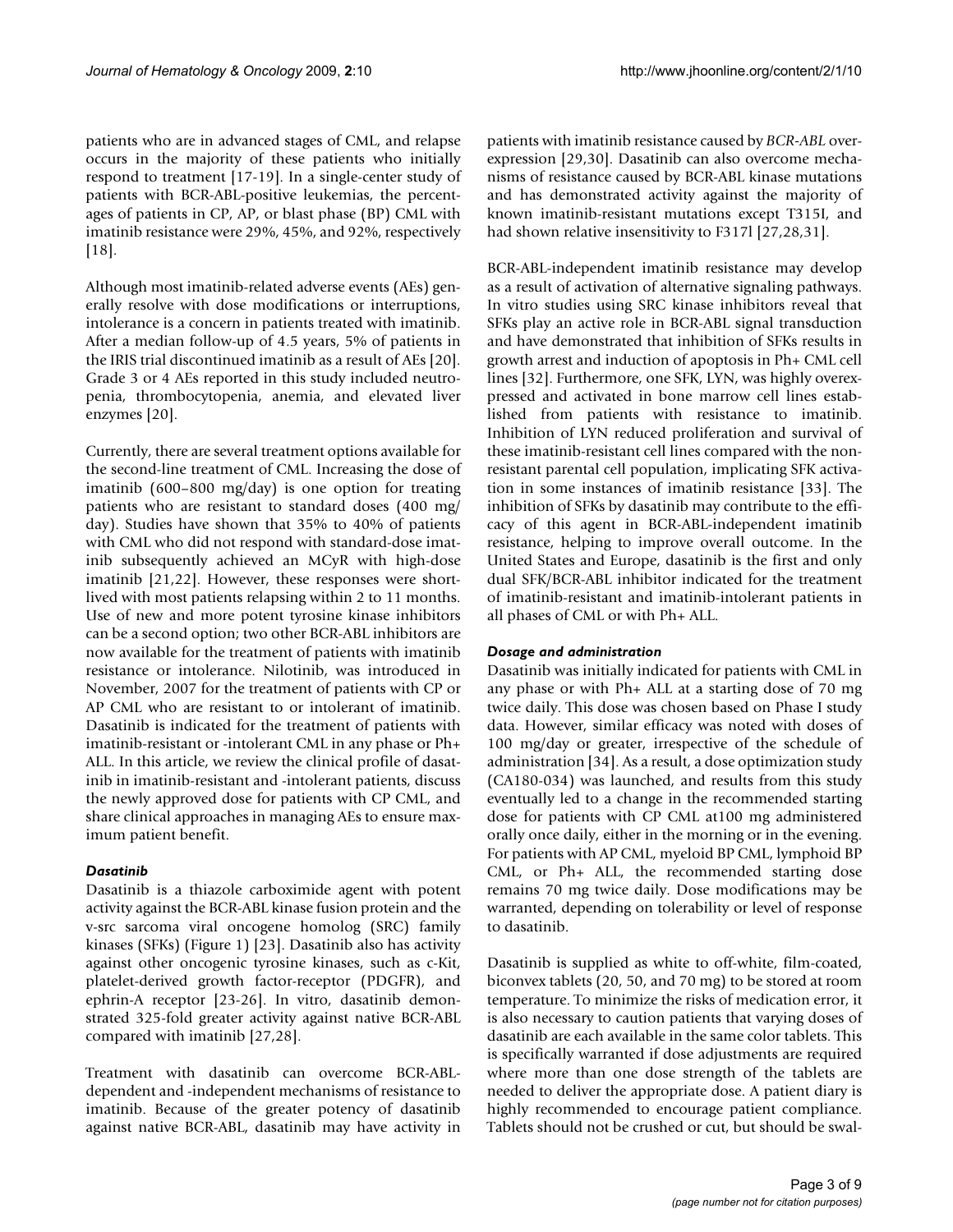lowed whole, and can be taken with or without food. If vomiting occurs within 30 minutes after dosing, repeat dosing should be considered.

#### *Pharmacokinetics*

Pharmacokinetic analysis has demonstrated that dasatinib is rapidly absorbed and exhibits linear elimination characteristics. Dasatinib  $C_{\text{max}}$  occurs between 0.5 and 6 hours following administration, and the overall mean terminal half-life is 3 to 5 hours [35]. The cause of the variability in  $C_{\text{max}}$  has not yet been determined; however, it is likely due to the result of inherent differences between the patients studied. The low bioavailability of dasatinib cannot be attributed to P-glycoprotein activity, as dasatinib is not a substrate for this drug transporter [36]. No clinically relevant effects on absorption have been observed from food consumption. In preclinical models, the oral bioavailability of dasatinib ranged from 14% to 34%. In patients, the total volume of distribution of dasatinib is 2505 L, implying that dasatinib is well distributed in extravascular space [35].

The metabolism of dasatinib is mainly hepatic, and the CYP3A4 enzyme is primarily responsible for the formation of active metabolites [35]. The FMO-3 enzyme and UGT enzymes are also involved in the formation of dasatinib metabolites. The active metabolites of dasatinib have been identified as hydroxylated metabolites (M20 and M24), an *N*-dealkylated metabolite (M4), an *N*-oxide metabolite (M5), an acid metabolite (M6), and the glucuronide conjugates (M8a, b) [37]. These metabolites are unlikely to play a major role in the observed pharmacology of the drug, as they were found to represent only about 5% of the area under the plasma drug concentration-time curve (AUC). Dasatinib is primarily excreted as metabolites (85%) in the feces [37].

There are no clinically relevant effects of age and gender on the pharmacokinetics of dasatinib, although dasatinib has not been evaluated in pediatric patients and is therefore not recommended as a treatment option for this patient population. There are currently no clinical studies conducted in patients with impaired liver or renal function. The metabolism of dasatinib is mainly hepatic via oxidative biotransformation; therefore, caution is recommended in patients with hepatic impairment. The percentage of dasatinib and its metabolites that is excreted via the kidney is less than 4% [35,37].

#### *Drug interactions*

Dasatinib is a CYP3A4 substrate. Studies have shown that the AUC and/or  $C_{\text{max}}$  of dasatinib are altered when coadministered with ketoconazole (a CYP3A4 inhibitor), simvastatin (a CYP3A4 substrate/inhibitor) or rifampin (a CYP3A4 inducer) [38]. Therefore, use of CYP3A4 substrates/inhibitors during dasatinib treatment should be avoided if possible, as this may increase bioavailability of dasatinib. If use of CYP3A4 inhibitors cannot be avoided, patients should be monitored closely for dasatinib toxicity and reduction of the dose by 20 to 40 mg per day should be considered. CYP3A4 inducers may decrease dasatinib plasma concentrations. In patients who require CYP3A4 inducers, alternate agents with less enzyme induction potential should be used if possible. If the use of a CYP3A4 inducer is necessary, dasatinib dose escalation in 20 mg increments is recommended. St. John's wort, a CYP3A4 inducer, may also decrease dasatinib plasma concentrations and should not be taken by patients receiving dasatinib (Additional file 1, Table S1) [11,35,39].

Preclinical data have shown that the solubility of dasatinib is pH-dependent, which suggests that concomitant administration of antacids could decrease the absorption of dasatinib. In a clinical study evaluating the pharmacokinetics of dasatinib, a 55% decrease in AUC was observed when dasatinib was administered simultaneously with antacids. However, no decrease in AUC was reported when antacids were administered 2 hours prior to dasatinib [39]; therefore, antacids should be taken at least 2 hours before or after dasatinib administration. The use of proton pump inhibitors and histamine-2  $(H<sub>2</sub>)$  blockers should be avoided, because such use is likely to decrease the bioavailability of dasatinib for up to 10 hours. The use of antacids in place of proton pump inhibitors or  $H<sub>2</sub>$ blockers is recommended [11,35].

Initial in vitro study data suggested that dasatinib has the potential to prolong cardiac ventricular repolarization (QT interval). In single-arm clinical studies, 3 patients (< 1%) experienced a QTcF > 500 msec. Dasatinib should therefore be administered with caution in patients with a history of QT prolongation, electrolyte imbalance (potassium and magnesium), congenital long QT syndrome, or those receiving concurrent anti-arrhythmic medications, or other medications that can lead to QT prolongation (Additional file 1, Table S1) [35].

#### *Special populations*

Dasatinib use should be avoided in women who are pregnant or considering becoming pregnant. Patients who use dasatinib while pregnant or who become pregnant during dasatinib use should be informed of the potential toxicity to the fetus. Women should not breast-feed while taking dasatinib, because it is unknown whether dasatinib is excreted in human milk [35].

A recently reported set of case studies from clinical trials and post-marketing reports evaluated a small number of patients (8 male and 8 female) who had either conceived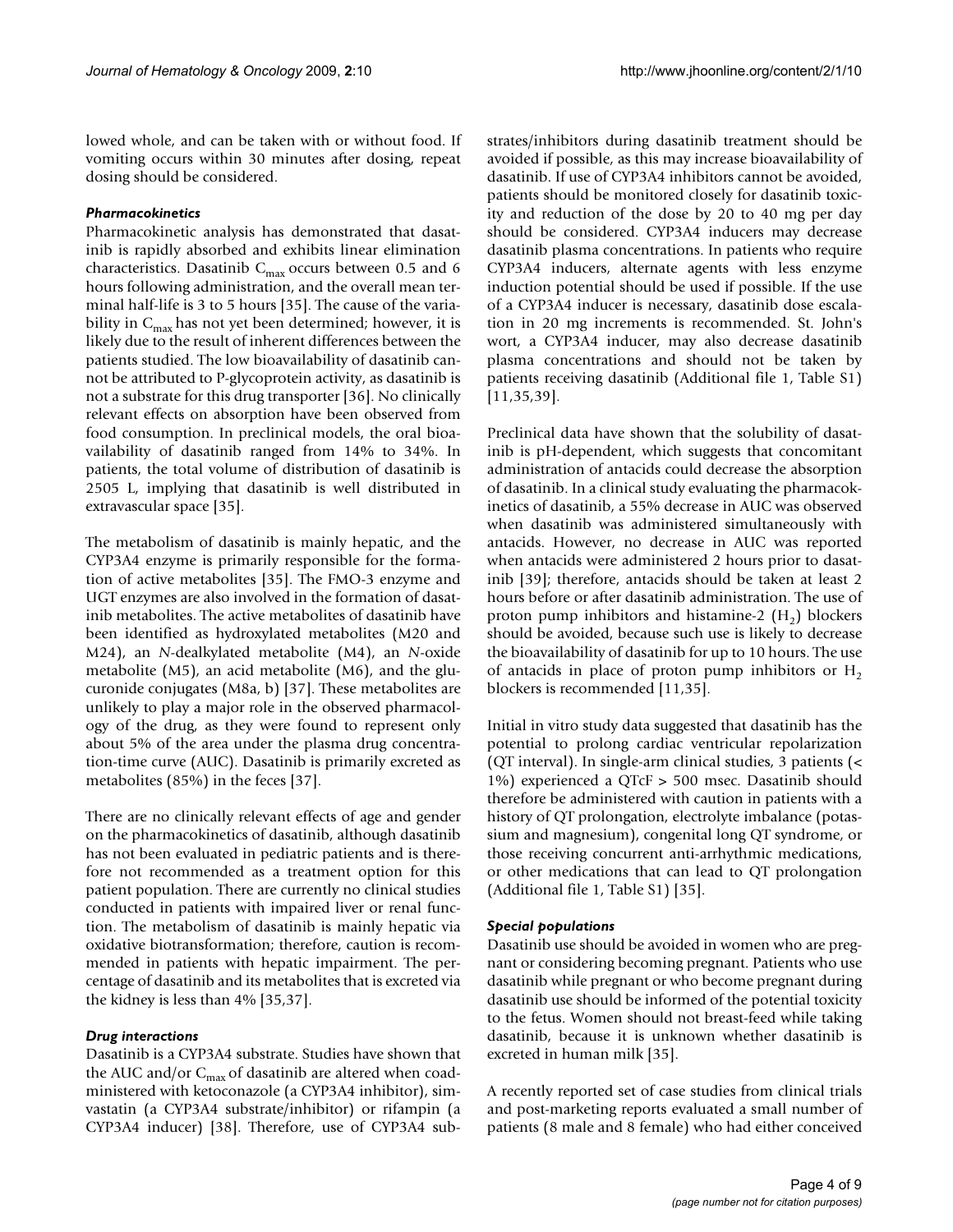or had a partner conceive whilst receiving dasatinib [40]. Of the eight females who became pregnant whilst receiving dasatinib, there were three cases of induced abortion (two due to patient decision, one for unknown reasons), two cases of spontaneous abortion (one at 8 weeks in a 38-year-old patient [G1P1], one at 9 weeks gestation in a 33-year-old [G3P3]) and three deliveries (one normal, one by caesarean and one unknown). Of the eight males with pregnant partners, seven normal newborns were reported, and one case of unknown outcome. The authors concluded that dasatinib treatment does not have a negative impact on pregnancy (for mother or fetus); however, patients receiving dasatinib should be advised to practice adequate contraception.

A larger study evaluated the effect of imatinib on 180 women, with outcomes data available for 125 patients [41]. In total, 50% delivered normal infants, 28% underwent induced abortions (3 due to abnormalities). Abnormalities were identified in 12 infants, with 3 having strikingly similar complex malformations. The authors noted that this was a cause for concern, concluding that whilst most pregnancies have a successful outcome, there appears to be a risk that imatinib exposure may cause malformation.

In clinical studies, no differences in the safety and efficacy of dasatinib were reported between the 23% (119/511) of patients who were older than 65 years and those who were younger (18–65 years). However, it remains possible that some elderly patients may have greater sensitivity to dasatinib. The safety and efficacy of dasatinib have not been established in patients younger than 18 years [35].

#### *Clinical studies*

#### *The phase II START program*

Dasatinib has shown efficacy in a series of multicenter, open-label Phase II clinical studies with patients in all phases of CML or with Ph+ ALL who are resistant to or intolerant of imatinib (the START [SRC/Abl Tyrosine kinase inhibition Activity: Research Trials of dasatinib] program). Hematologic and cytogenetic responses were achieved in patients in all phases of CML and in patients with Ph+ ALL (Additional file 1, Table S2) [42-49]. The responses observed in these studies were durable; among patients with CP CML who achieved a MCyR in the Phase II START C trial, 88% had maintained their response at 24-months follow-up [50]. Furthermore, responses were achieved across all BCR-ABL mutations, except T315I. These studies led to the approval of dasatinib for these patients [42-44].

START-R was a randomized, comparative trial of dasatinib 70 mg twice daily versus high-dose imatinib (800 mg) in patients with imatinib-resistant CP CML [49]. Patients receiving dasatinib had a significantly greater rate of hematologic and cytogenetic responses than patients receiving high-dose imatinib (Additional file 1, Table S2). Dasatinib was also superior to high-dose imatinib with regard to progression-free survival (PFS) (hazard ratio:  $0.14; P < .001$ ).

#### *Phase III dose optimization studies*

Although dasatinib 70 mg twice daily was the chosen dose in the Phase II START program, a Phase I study showed similar efficacy between once-daily and twice-daily treatment schedules, with significant hematologic and cytogenetic responses achieved with both regimens [34]. Longterm follow-up of this Phase I study showed that pleural effusions were less frequent with a once-daily schedule than with twice-daily dosing [51]. In addition, as a result of dose reductions, the median total daily dose across the Phase II program in patients with CP CML was close to 100 mg/day [43,48]. In light of these findings, two openlabel, Phase III trials have been conducted to evaluate the optimal dosing regimen of dasatinib in CML and Ph+ ALL.

In the CA180-034 study [44,52], patients with CP CML who were resistant to or intolerant of imatinib  $(N = 662)$ were randomized to dasatinib 100 mg once daily, 50 mg twice daily, 140 mg once daily, or 70 mg twice daily. Marked and similar hematologic and cytogenetic efficacy was seen across all four dasatinib arms in the CA180-034 trial. However, there was a difference in safety profiles. Dasatinib 100 mg once daily was associated with a reduced incidence of cytopenia and pleural effusions compared with the 70 mg twice-daily arm and with the lowest incidence of treatment interruption and discontinuation compared with all the other arms. The rate of discontinuation due to toxicity was lower compared with 70 mg twice daily (6% vs 15%), suggesting that once-daily dasatinib is better tolerated than a twice-daily schedule. The rates of treatment interruption and dose reduction for any reason were also lower with 100 mg dasatinib once daily compared with 70 mg twice daily (58% vs 71% and 33% vs 57%, respectively). The results of this study demonstrate that a 100 mg once-daily dose of dasatinib offers the most favorable overall benefit/risk assessment in CP CML, and have prompted a change in the recommended starting dose of dasatinib to this regimen [35]. It should be noted that the recommended starting dose remains 70 mg twice daily for patients with advanced phase disease [35].

#### *Adverse events and management recommendations*

The most common drug-related serious toxicities in dasatinib clinical trials were fluid retention (8%), pleural effusion (5%), diarrhea (3%), skin rash (1%), headache (1%), hemorrhage (6%), fatigue (2%), nausea (1%), and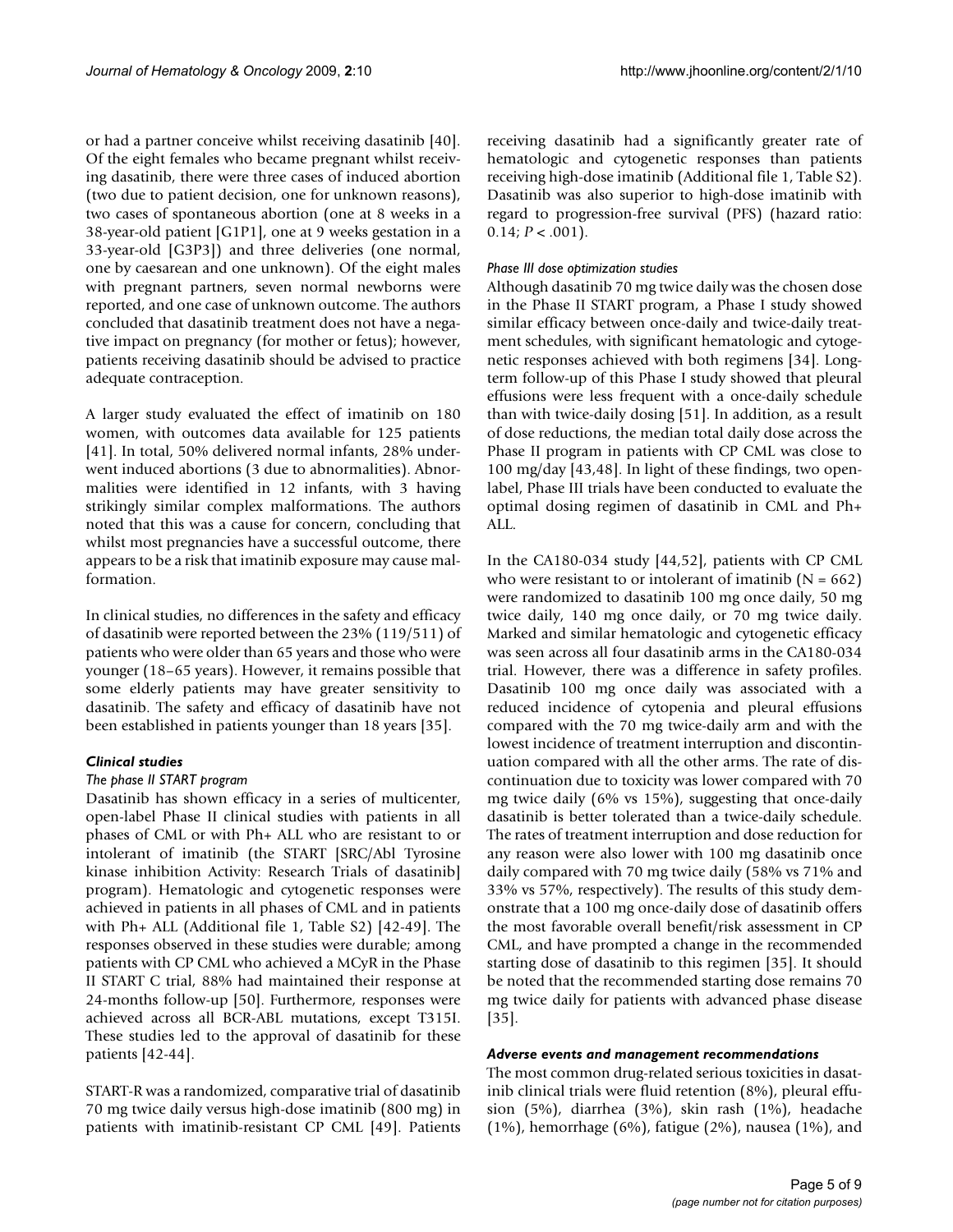dyspnea (4%). Discontinuation rates as a result of toxicities were 9%, 10%, 15%, and 8% for patients with CP, AP, and BP CML, and Ph+ ALL, respectively [35]. Grade 3/4 dasatinib-related AEs were generally comparable in all phases of CML. However, fluid retention/pleural effusion, hemorrhage, and febrile neutropenia were of greater frequency in advanced CML [42-49]. Of particular note was the lack of cross-intolerance with imatinib; there was no recurrence of AEs associated with imatinib intolerance. Imatinib intolerance was defined as the occurrence of at least a grade 3 nonhematologic or grade 4 hematologic toxicity that persisted for more than 7 days as a result of imatinib therapy [44]. Furthermore, the tolerability profile of dasatinib was comparable between imatinib-resistant and -intolerant patients [42].

As cytopenias (eg, neutropenia and thrombocytopenia) and fluid retention are commonly associated with dasatinib treatment, patients should be monitored closely for these AEs. Complete blood counts should be performed weekly for the detection of cytopenias, especially during the first two months following initiation of therapy. Adjustment of the dose of dasatinib may be advisable in order to manage cytopenias (Additional file 1, Table S3) [35]. Doses can be reduced from 140 to 100 mg/day or from 100 to 80 mg/day to allow continuation of dasatinib treatment. Patients with advanced phase disease may have disease-related cytopenias. Therefore, treatment discontinuation or interruption is not recommended due to the poor prognosis of these patients [11]. Myeloid growth factors and/or platelet transfusions may help to lessen the risks of complications associated with neutropenia and thrombocytopenia, respectively, and reduce the need for dose modification [11,53,54].

Patients should be monitored closely for the signs and symptoms of fluid retention, such as pitting edema, shortness of breath, and rapid weight gain. Patients exhibiting these symptoms should undergo radiographic studies to promptly detect pleural effusions. Fluid retention can be effectively managed with supportive care (diuretics, steroids) and dose interruption [11,55]. In severe cases of fluid retention, the drug should be held until symptoms improve to grade 1 or better (mild or asymptomatic), and then the dose of dasatinib should be reduced from 140 to 100 mg/day or from 100 to 80 mg/day. In clinical trials, early identification, temporary interruption of treatment, diuretic and/or pulse steroid usage, and subsequent dasatinib dose reduction led to resolution of adverse eventrelated symptoms in all cases [49,56].

QT prolongation is a rare but severe AE that should be monitored during dasatinib therapy. All patients should be screened for risks of QT prolongation such as hypokalemia, hypomagnesemia, congenital long QT syndrome,

and concurrent mediations that can lead to QT prolongation (Additional file 1, Table S1). All electrolyte abnormalities should be corrected prior to initiation of dasatinib. Other grade 3/4 laboratory abnormalities such as hypocalcemia and hypophosphatemia have been reported with dasatinib [35].

In clinical studies, the majority of nonhematologic AEs were mild to moderate (grades 1/2) in severity and resolved spontaneously without the need for dose modification. Interventions for managing grade 3 nonhematologic AEs are shown in Additional file 1, Table S4 [11]. For grade 3 nonhematologic AEs that do not respond to symptomatic measures, dasatinib should be withheld until the AE resolves to grade 1 or better (asymptomatic). Dasatinib treatment can then be resumed, and lower doses should be considered [11].

#### **Summary**

Dasatinib represents a promising treatment option for patients in all phases of CML and for patients with Ph+ ALL for whom treatment with imatinib has failed. Resistance to imatinib is a significant clinical issue in the treatment of CML and Ph+ ALL; however, treatment with dasatinib can overcome intrinsic or acquired resistance to imatinib.

In clinical trials, hematologic and cytogenetic responses to dasatinib were durable and were achieved in patients in all phases of CML as well as in patients with Ph+ ALL [42- 49]. Compared with high-dose imatinib (800 mg), dasatinib 70 mg twice daily demonstrated a significantly greater rate of hematologic and cytogenetic responses in patients with imatinib-resistant CP CML [49]. A Phase III dose optimization study revealed that the safety profile of dasatinib was improved and efficacy maintained when dasatinib was administered to patients with CP CML on a 100 mg once-daily schedule [44]. Furthermore, while acknowledging the potential safety benefits of dasatinib 140 mg once daily, another Phase III trial demonstrated that dasatinib 70 mg administered twice daily to patients with advanced CML or Ph+ ALL resulted in a more durable response and longer PFS compared with once-daily dosing [57].

AEs associated with dasatinib treatment are typically mild to moderate, and most can be resolved with temporary withdrawal of dasatinib and/or dose adjustments. Patients should be monitored for AEs commonly associated with dasatinib, such as cytopenias and fluid retention. Adjusting the dose of dasatinib from 140 to 100 mg/ day or from 100 to 80 mg/day may allow continuation of dasatinib in some cases.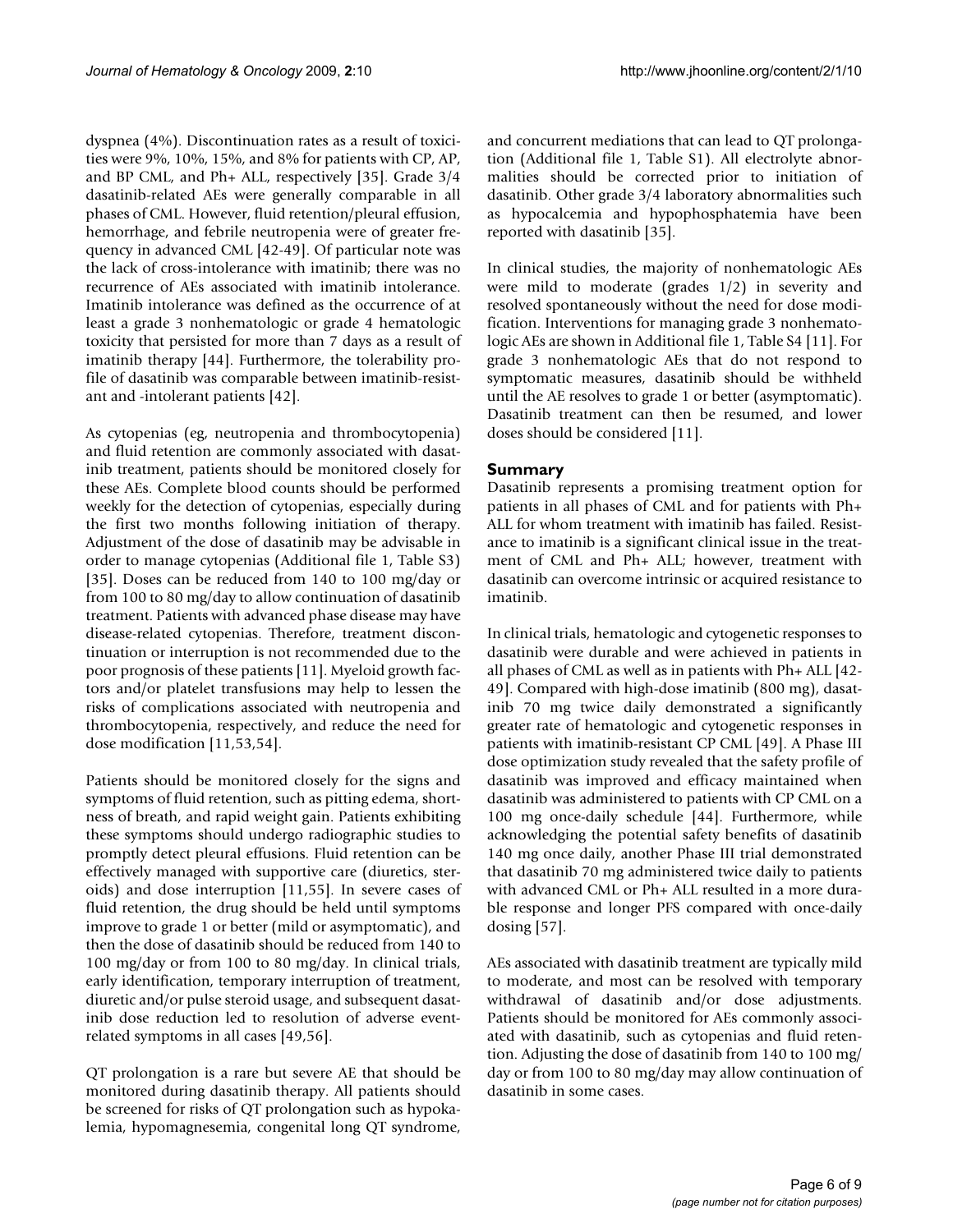In patients with CP CML, dasatinib 100 mg once daily improves the safety profile and compliance while maintaining efficacy compared with the 70 mg twice-daily schedule. Because of these findings, 100 mg dasatinib once daily is now approved for patients with CP CML. In patients with AP CML, BP CML, or Ph+ ALL, the recommended dose remains 70 mg dasatinib administered twice daily.

#### **Competing interests**

SFW has received honoraria for serving as a consultant at advisory boards for BMS.

#### **Additional material**

#### **Additional File 1**

*Wong Tables 1–4. The data provided in these tables are varied: Table 1 describes agents that may interact with dasatinib; Table 2 describes the efficacy data for dasatinib from a large phase II trial program; Table 3 and 4 provide management recommendations for cytopenias and non-hematologic AEs, respectively.*

Click here for file

[\[http://www.biomedcentral.com/content/supplementary/1756-](http://www.biomedcentral.com/content/supplementary/1756-8722-2-10-S1.doc) 8722-2-10-S1.doc]

#### **Acknowledgements**

Professional writing and editorial support provided by Dr. Laura Shepherd, Dr. Johnathan C. Maher, and Mr. Josh Collis, funded by Bristol-Myers Squibb.

#### **References**

- 1. Sawyers CL: **[Chronic myeloid leukemia.](http://www.ncbi.nlm.nih.gov/entrez/query.fcgi?cmd=Retrieve&db=PubMed&dopt=Abstract&list_uids=10219069)** *N Engl J Med* 1999, **340:**1330-1340.
- 2. Jemal A, Siegel R, Ward E, Murray T, Xu J, Smigal C, Thun MJ: **[Cancer](http://www.ncbi.nlm.nih.gov/entrez/query.fcgi?cmd=Retrieve&db=PubMed&dopt=Abstract&list_uids=16514137) [statistics, 2006.](http://www.ncbi.nlm.nih.gov/entrez/query.fcgi?cmd=Retrieve&db=PubMed&dopt=Abstract&list_uids=16514137)** *CA Cancer J Clin* 2006, **56:**106-130.
- 3. Faderl S, Talpaz M, Estrov Z, O'Brien S, Kurzrock R, Kantarjian HM: **[The biology of chronic myeloid leukemia.](http://www.ncbi.nlm.nih.gov/entrez/query.fcgi?cmd=Retrieve&db=PubMed&dopt=Abstract&list_uids=10403855)** *N Engl J Med* 1999, **341:**164-172.
- 4. Jaffe ES, Harris NL, Stein H, Vardiman JW, Eds: *World Health Organization Classification of Tumours. Pathology and Genetics of Tumours of Haematopoietic and Lymphoid Tissues* Lyon, France: IARC Press; 2001.
- 5. DeVita VT, Hellman S, Rosenberg SA: *Cancer: Principles and Practice of Oncology* 6th edition. Lippincott, Williams & Wilkins; 2001:2433-2447.
- 6. Ottmann OG, Wassmann B: **[Treatment of Philadelphia chro](http://www.ncbi.nlm.nih.gov/entrez/query.fcgi?cmd=Retrieve&db=PubMed&dopt=Abstract&list_uids=16304368)[mosome-positive acute lymphoblastic leukemia.](http://www.ncbi.nlm.nih.gov/entrez/query.fcgi?cmd=Retrieve&db=PubMed&dopt=Abstract&list_uids=16304368)** *Hematology Am Soc Hematol Educ Program* 2005:118-122.
- 7. Radich JP: **[Philadelphia chromosome-positive acute lym](http://www.ncbi.nlm.nih.gov/entrez/query.fcgi?cmd=Retrieve&db=PubMed&dopt=Abstract&list_uids=11258387)[phocytic leukemia.](http://www.ncbi.nlm.nih.gov/entrez/query.fcgi?cmd=Retrieve&db=PubMed&dopt=Abstract&list_uids=11258387)** *Hematol Oncol Clin North Am* 2001, **15:**21-36.
- Lazarus HM, Richards SM, Chopra R, Litzow MR, Burnett AK, Wiernik PH, Franklin IM, Tallman MS, Cook L, Buck G, Durrant IJ, Rowe JM, Goldstone AH, Medical Research Council (MRC)/National Cancer Research Institute (NCRI) Adult Leukaemia Working Party of the United Kingdom and the Eastern Cooperative Oncology Group: **[Central nervous system involvement in adult acute lym](http://www.ncbi.nlm.nih.gov/entrez/query.fcgi?cmd=Retrieve&db=PubMed&dopt=Abstract&list_uids=16556888)phoblastic leukemia at diagnosis: results from the interna[tional ALL trial MRC UKALL XII/ECOG E2993.](http://www.ncbi.nlm.nih.gov/entrez/query.fcgi?cmd=Retrieve&db=PubMed&dopt=Abstract&list_uids=16556888)** *Blood* 2006, **108:**465-472.
- Talpaz M: History and progress: the evolution of CML ther**apy.** [\[http://www2.healthtalk.com/go/cancer/other-cancers/web](http://www2.healthtalk.com/go/cancer/other-cancers/webcasts/new-discoveries-in-cml-treatment/transcripts/history-and-progress-the-evolution-of-cml-therapy) [casts/new-discoveries-in-cml-treatment/transcripts/history-and](http://www2.healthtalk.com/go/cancer/other-cancers/webcasts/new-discoveries-in-cml-treatment/transcripts/history-and-progress-the-evolution-of-cml-therapy)[progress-the-evolution-of-cml-therapy](http://www2.healthtalk.com/go/cancer/other-cancers/webcasts/new-discoveries-in-cml-treatment/transcripts/history-and-progress-the-evolution-of-cml-therapy)].
- 10. Druker BJ, Tamura S, Buchdunger E, Ohno S, Segal GM, Fanning S, Zimmermann J, Lydon NB: **[Effects of a selective inhibitor of the](http://www.ncbi.nlm.nih.gov/entrez/query.fcgi?cmd=Retrieve&db=PubMed&dopt=Abstract&list_uids=8616716)**

**[Abl tyrosine kinase on the growth of Bcr-Abl positive cells.](http://www.ncbi.nlm.nih.gov/entrez/query.fcgi?cmd=Retrieve&db=PubMed&dopt=Abstract&list_uids=8616716)** *Nat Med* 1996, **2:**561-566.

- 11. National Comprehensive Cancer Network: **NCCN Clinical Practice Guidelines in Oncology™: chronic myelogenous leukemia, V.3.2008.** [[http://www.nccn.org/professionals/physician\\_gls/](http://www.nccn.org/professionals/physician_gls/PDF/cml.pdf) [PDF/cml.pdf](http://www.nccn.org/professionals/physician_gls/PDF/cml.pdf)].
- 12. Hahn EA, Glendenning GA, Sorensen MV, Hudgens SA, Druker BJ, Guilhot F, Larson RA, O'Brien SG, Dobrez DG, Hensley ML, Cella D, IRIS Investigators: **[Quality of life in patients with newly diag](http://www.ncbi.nlm.nih.gov/entrez/query.fcgi?cmd=Retrieve&db=PubMed&dopt=Abstract&list_uids=12775739)[nosed chronic phase chronic myeloid leukemia on imatinib](http://www.ncbi.nlm.nih.gov/entrez/query.fcgi?cmd=Retrieve&db=PubMed&dopt=Abstract&list_uids=12775739) versus interferon alfa plus low-dose cytarabine: results from [the IRIS Study.](http://www.ncbi.nlm.nih.gov/entrez/query.fcgi?cmd=Retrieve&db=PubMed&dopt=Abstract&list_uids=12775739)** *J Clin Oncol* 2003, **21:**2138-2146.
- 13. Gorre ME, Sawyers CL: **[Molecular mechanisms of resistance to](http://www.ncbi.nlm.nih.gov/entrez/query.fcgi?cmd=Retrieve&db=PubMed&dopt=Abstract&list_uids=12042704) [STI571 in chronic myeloid leukemia.](http://www.ncbi.nlm.nih.gov/entrez/query.fcgi?cmd=Retrieve&db=PubMed&dopt=Abstract&list_uids=12042704)** *Curr Opin Hematol* 2002, **9:**303-307.
- 14. Druker BJ, Guilhot F, O'Brien SG, Gathmann I, Kantarjian H, Gattermann N, Deininger MW, Silver RT, Goldman JM, Stone RM, Cervantes F, Hochhaus A, Powell BL, Gabrilove JL, Rousselot P, Reiffers J, Cornelissen JJ, Hughes T, Agis H, Fischer T, Verhoef G, Shepherd J, Saglio G, Gratwohl A, Nielsen JL, Radich JP, Simonsson B, Taylor K, Baccarani M, So C, Letvak L, Larson RA, IRIS Investigators: **[Five-year](http://www.ncbi.nlm.nih.gov/entrez/query.fcgi?cmd=Retrieve&db=PubMed&dopt=Abstract&list_uids=17151364) [follow-up of patients receiving imatinib for chronic myeloid](http://www.ncbi.nlm.nih.gov/entrez/query.fcgi?cmd=Retrieve&db=PubMed&dopt=Abstract&list_uids=17151364) [leukemia.](http://www.ncbi.nlm.nih.gov/entrez/query.fcgi?cmd=Retrieve&db=PubMed&dopt=Abstract&list_uids=17151364)** *N Engl J Med* 2006, **355:**2408-2417.
- 15. O'Brien SG, Guilhot F, Larson RA, Gathmann I, Baccarani M, Cervantes F, Cornelissen JJ, Fischer T, Hochhaus A, Hughes T, Lechner K, Nielsen JL, Rousselot P, Reiffers J, Saglio G, Shepherd J, Simonsson B, Gratwohl A, Goldman JM, Kantarjian H, Taylor K, Verhoef G, Bolton AE, Capdeville R, Druker BJ, IRIS Investigators: **[Imatinib compared](http://www.ncbi.nlm.nih.gov/entrez/query.fcgi?cmd=Retrieve&db=PubMed&dopt=Abstract&list_uids=12637609) [with interferon and low-dose cytarabine for newly diagnosed](http://www.ncbi.nlm.nih.gov/entrez/query.fcgi?cmd=Retrieve&db=PubMed&dopt=Abstract&list_uids=12637609) [chronic-phase chronic myeloid leukemia.](http://www.ncbi.nlm.nih.gov/entrez/query.fcgi?cmd=Retrieve&db=PubMed&dopt=Abstract&list_uids=12637609)** *N Engl J Med* 2003, **348:**994-1004.
- 16. Bocchia M, Forconi F, Lauria F: **[Emerging drugs in chronic myel](http://www.ncbi.nlm.nih.gov/entrez/query.fcgi?cmd=Retrieve&db=PubMed&dopt=Abstract&list_uids=17064224)[ogenous leukaemia.](http://www.ncbi.nlm.nih.gov/entrez/query.fcgi?cmd=Retrieve&db=PubMed&dopt=Abstract&list_uids=17064224)** *Expert Opin Emerg Drugs* 2006, **11:**651-664.
- 17. Jabbour E, Cortes JE, Giles FJ, O'Brien S, Kantarjian HM: **[Current](http://www.ncbi.nlm.nih.gov/entrez/query.fcgi?cmd=Retrieve&db=PubMed&dopt=Abstract&list_uids=17431887) [and emerging treatment options in chronic myeloid leuke](http://www.ncbi.nlm.nih.gov/entrez/query.fcgi?cmd=Retrieve&db=PubMed&dopt=Abstract&list_uids=17431887)[mia.](http://www.ncbi.nlm.nih.gov/entrez/query.fcgi?cmd=Retrieve&db=PubMed&dopt=Abstract&list_uids=17431887)** *Cancer* 2007, **109:**2171-2181.
- 18. Lahaye T, Riehm B, Berger U, Paschka P, Müller MC, Kreil S, Merx K, Schwindel U, Schoch C, Hehlmann R, Hochhaus A: **[Response and](http://www.ncbi.nlm.nih.gov/entrez/query.fcgi?cmd=Retrieve&db=PubMed&dopt=Abstract&list_uids=15747376) [resistance in 300 patients with BCR-ABL-positive leukemias](http://www.ncbi.nlm.nih.gov/entrez/query.fcgi?cmd=Retrieve&db=PubMed&dopt=Abstract&list_uids=15747376) treated with imatinib in a single center: a 4.5-year follow-up.** *Cancer* 2005, **103:**1659-1669.
- 19. Soverini S, Colarossi S, Gnani A, Rosti G, Castagnetti F, Poerio A, Iacobucci I, Amabile M, Abruzzese E, Orlandi E, Radaelli F, Ciccone F, Tiribelli M, di Lorenzo R, Caracciolo C, Izzo B, Pane F, Saglio G, Baccarani M, Martinelli G, GIMEMA Working Party on Chronic Myeloid Leukemia: **[Contribution of ABL kinase domain mutations to](http://www.ncbi.nlm.nih.gov/entrez/query.fcgi?cmd=Retrieve&db=PubMed&dopt=Abstract&list_uids=17189410) imatinib resistance in different subsets of Philadelphia-posi[tive patients: by the GIMEMA Working Party on Chronic](http://www.ncbi.nlm.nih.gov/entrez/query.fcgi?cmd=Retrieve&db=PubMed&dopt=Abstract&list_uids=17189410) [Myeloid Leukemia.](http://www.ncbi.nlm.nih.gov/entrez/query.fcgi?cmd=Retrieve&db=PubMed&dopt=Abstract&list_uids=17189410)** *Clin Cancer Res* 2006, **12:**7374-7379.
- 20. Druker BJ, Guilhot F, O'Brien S, Larson N, on behalf of the IRIS: **Long-term benefits of imatinib (IM) for patients newly diagnosed with chronic myelogenous leukemia in chronic phase (CML-CP): The 5-year update from the IRIS study. 2006 ASCO Annual Meeting Proceedings.** *J Clin Oncol* 2006, **24(suppl):**Abstract 6506.
- 21. Kantarjian HM, Talpaz M, O'Brien S, Giles F, Garcia-Manero G, Faderl S, Thomas D, Shan J, Rios MB, Cortes J: **[Dose escalation of imat](http://www.ncbi.nlm.nih.gov/entrez/query.fcgi?cmd=Retrieve&db=PubMed&dopt=Abstract&list_uids=12393385)[inib mesylate can overcome resistance to standard-dose](http://www.ncbi.nlm.nih.gov/entrez/query.fcgi?cmd=Retrieve&db=PubMed&dopt=Abstract&list_uids=12393385) therapy in patients with chronic myelogenous leukemia.** *Blood* 2003, **101:**473-475.
- 22. Zonder JA, Pemberton P, Brandt H, Mohamed AN, Schiffer CA: **[The](http://www.ncbi.nlm.nih.gov/entrez/query.fcgi?cmd=Retrieve&db=PubMed&dopt=Abstract&list_uids=12796373) [effect of dose increase of imatinib mesylate in patients with](http://www.ncbi.nlm.nih.gov/entrez/query.fcgi?cmd=Retrieve&db=PubMed&dopt=Abstract&list_uids=12796373) chronic or accelerated phase chronic myelogenous leukemia with inadequate hematologic or cytogenetic response to ini[tial treatment.](http://www.ncbi.nlm.nih.gov/entrez/query.fcgi?cmd=Retrieve&db=PubMed&dopt=Abstract&list_uids=12796373)** *Clin Cancer Res* 2003, **9:**2092-2097.
- 23. Lee FY, Lombardo L, Camuso A, Castaneda S, Fager K, Flefleh C, Inigo I, Johnson K, Kan D, Luo R, McGlinchey K, Pang S, Peterson R, Wen M, Wild R, Fairchild C, Wong T, Borzilleri R, Kramer R: **BMS-354825 potently inhibits multiple selected oncogenic tyrosine kinases and possesses broad-spectrum antitumor activities in vitro and in vivo.** *Proc Amer Assoc Cancer Res* 2005, **46:**159.
- 24. Lombardo LJ, Lee FY, Chen P, Norris D, Barrish JC, Behnia K, Castaneda S, Cornelius LA, Das J, Doweyko AM, Fairchild C, Hunt JT, Inigo I, Johnston K, Kamath A, Kan D, Klei H, Marathe P, Pang S, Peterson R, Pitt S, Schieven GL, Schmidt RJ, Tokarski J, Wen ML, Wityak J, Borzilleri RM: **[Discovery of N-\(2-chloro-6-methyl-phe](http://www.ncbi.nlm.nih.gov/entrez/query.fcgi?cmd=Retrieve&db=PubMed&dopt=Abstract&list_uids=15615512)-**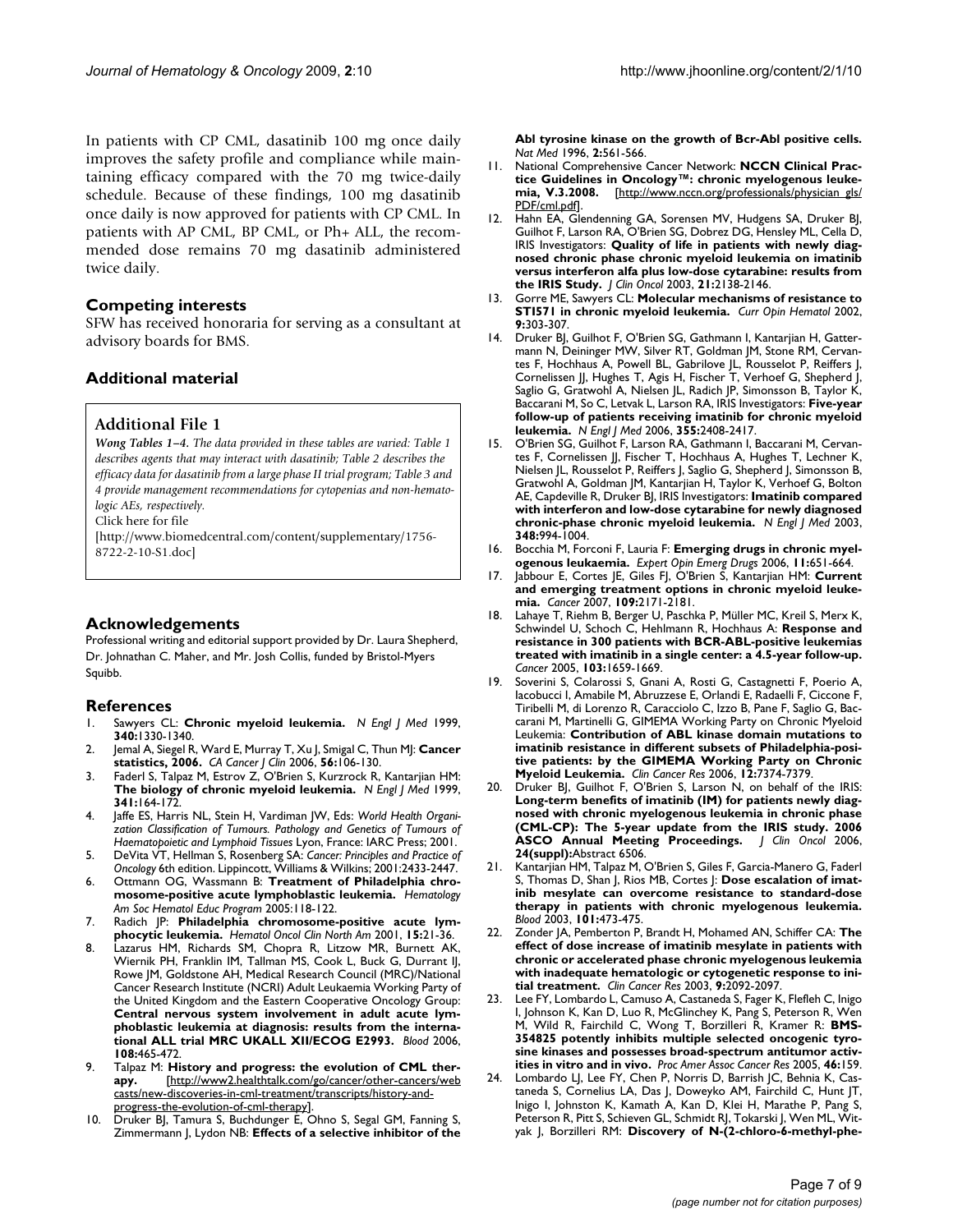**nyl)-2-(6-(4-(2-hydroxyethyl)-piperazin-1-yl)-2-**

**[methylpyrimidin-4-ylamino\)thiazole-5-carboxamide \(BMS-](http://www.ncbi.nlm.nih.gov/entrez/query.fcgi?cmd=Retrieve&db=PubMed&dopt=Abstract&list_uids=15615512)354825), a dual Src/Abl kinase inhibitor with potent antitu[mor activity in preclinical assays.](http://www.ncbi.nlm.nih.gov/entrez/query.fcgi?cmd=Retrieve&db=PubMed&dopt=Abstract&list_uids=15615512)** *J Med Chem* 2004, **47:**6658-6661.

- 25. Nam S, Kim D, Cheng JQ, Zhang S, Lee JH, Buettner R, Mirosevich J, Lee FY, Jove R: **[Action of the Src family kinase inhibitor, dasat](http://www.ncbi.nlm.nih.gov/entrez/query.fcgi?cmd=Retrieve&db=PubMed&dopt=Abstract&list_uids=16230377)[inib \(BMS-354825\), on human prostate cancer cells.](http://www.ncbi.nlm.nih.gov/entrez/query.fcgi?cmd=Retrieve&db=PubMed&dopt=Abstract&list_uids=16230377)** *Cancer Res* 2005, **65:**9185-9189.
- 26. Schittenhelm MM, Shiraga S, Schroeder A, Corbin AS, Griffith D, Lee FY, Bokemeyer C, Deininger MW, Druker BJ, Heinrich MC: **[Dasat](http://www.ncbi.nlm.nih.gov/entrez/query.fcgi?cmd=Retrieve&db=PubMed&dopt=Abstract&list_uids=16397263)[inib \(BMS-354825\), a dual SRC/ABL kinase inhibitor, inhibits](http://www.ncbi.nlm.nih.gov/entrez/query.fcgi?cmd=Retrieve&db=PubMed&dopt=Abstract&list_uids=16397263) the kinase activity of wild-type, juxtamembrane, and activation loop mutant KIT isoforms associated with human malig[nancies.](http://www.ncbi.nlm.nih.gov/entrez/query.fcgi?cmd=Retrieve&db=PubMed&dopt=Abstract&list_uids=16397263)** *Cancer Res* 2006, **66:**473-481.
- 27. O'Hare T, Walters DK, Stoffregen EP, Jia T, Manley PW, Mestan J, Cowan-Jacob SW, Lee FY, Heinrich MC, Deininger MW, Druker BJ: **[In vitro activity of Bcr-Abl inhibitors AMN107 and BMS-](http://www.ncbi.nlm.nih.gov/entrez/query.fcgi?cmd=Retrieve&db=PubMed&dopt=Abstract&list_uids=15930265)354825 against clinically relevant imatinib-resistant Abl [kinase domain mutants.](http://www.ncbi.nlm.nih.gov/entrez/query.fcgi?cmd=Retrieve&db=PubMed&dopt=Abstract&list_uids=15930265)** *Cancer Res* 2005, **65:**4500-4505.
- 28. Shah NP, Tran C, Lee FY, Chen P, Norris D, Sawyers CL: **[Overrid](http://www.ncbi.nlm.nih.gov/entrez/query.fcgi?cmd=Retrieve&db=PubMed&dopt=Abstract&list_uids=15256671)[ing imatinib resistance with a novel ABL kinase inhibitor.](http://www.ncbi.nlm.nih.gov/entrez/query.fcgi?cmd=Retrieve&db=PubMed&dopt=Abstract&list_uids=15256671)** *Science* 2004, **305:**399-401.
- 29. Gorre ME, Mohammed M, Ellwood K, Hsu N, Paquette R, Rao PN, Sawyers CL: **[Clinical resistance to STI-571 cancer therapy](http://www.ncbi.nlm.nih.gov/entrez/query.fcgi?cmd=Retrieve&db=PubMed&dopt=Abstract&list_uids=11423618) [caused by BCR-ABL gene mutation or amplification.](http://www.ncbi.nlm.nih.gov/entrez/query.fcgi?cmd=Retrieve&db=PubMed&dopt=Abstract&list_uids=11423618)** *Science* 2001, **293:**876-880.
- 30. Hochhaus A, Kreil S, Corbin AS, La Rosée P, Müller MC, Lahaye T, Hanfstein B, Schoch C, Cross NC, Berger U, Gschaidmeier H, Druker BJ, Hehlmann R: **[Molecular and chromosomal mechanisms of](http://www.ncbi.nlm.nih.gov/entrez/query.fcgi?cmd=Retrieve&db=PubMed&dopt=Abstract&list_uids=12399961) [resistance to imatinib \(STI571\) therapy.](http://www.ncbi.nlm.nih.gov/entrez/query.fcgi?cmd=Retrieve&db=PubMed&dopt=Abstract&list_uids=12399961)** *Leukemia* 2002, **16:**2190-2196.
- 31. Cang S, Liu D: **[P-loop mutations and novel therapeutic](http://www.ncbi.nlm.nih.gov/entrez/query.fcgi?cmd=Retrieve&db=PubMed&dopt=Abstract&list_uids=18828913) [approaches for imatinib failures in chronic myeloid leuke](http://www.ncbi.nlm.nih.gov/entrez/query.fcgi?cmd=Retrieve&db=PubMed&dopt=Abstract&list_uids=18828913)[mia.](http://www.ncbi.nlm.nih.gov/entrez/query.fcgi?cmd=Retrieve&db=PubMed&dopt=Abstract&list_uids=18828913)** *Journal of Hematology & Oncology* 2008, **1:**15.
- 32. Wilson MB, Schreiner SJ, Choi HJ, Kamens J, Smithgall TE: **[Selective](http://www.ncbi.nlm.nih.gov/entrez/query.fcgi?cmd=Retrieve&db=PubMed&dopt=Abstract&list_uids=12444544) [pyrrolo-pyrimidine inhibitors reveal a necessary role for Src](http://www.ncbi.nlm.nih.gov/entrez/query.fcgi?cmd=Retrieve&db=PubMed&dopt=Abstract&list_uids=12444544) family kinases in Bcr-Abl signal transduction and oncogene[sis.](http://www.ncbi.nlm.nih.gov/entrez/query.fcgi?cmd=Retrieve&db=PubMed&dopt=Abstract&list_uids=12444544)** *Oncogene* 2002, **21:**8075-8088.
- Donato NJ, Wu JY, Stapley J, Gallick G, Lin H, Arlinghaus R, Talpaz M: **[BCR-ABL independence and LYN kinase overexpression in](http://www.ncbi.nlm.nih.gov/entrez/query.fcgi?cmd=Retrieve&db=PubMed&dopt=Abstract&list_uids=12509383) chronic myelogenous leukemia cells selected for resistance [to STI571.](http://www.ncbi.nlm.nih.gov/entrez/query.fcgi?cmd=Retrieve&db=PubMed&dopt=Abstract&list_uids=12509383)** *Blood* 2003, **101:**690-698.
- 34. Talpaz M, Shah NP, Kantarjian H, Donato N, Nicoll J, Paquette R, Cortes J, O'Brien S, Nicaise C, Bleickardt E, Blackwood-Chirchir MA, Iyer V, Chen TT, Huang F, Decillis AP, Sawyers CL: **[Dasatinib in](http://www.ncbi.nlm.nih.gov/entrez/query.fcgi?cmd=Retrieve&db=PubMed&dopt=Abstract&list_uids=16775234) [imatinib-resistant Philadelphia chromosome-positive leuke](http://www.ncbi.nlm.nih.gov/entrez/query.fcgi?cmd=Retrieve&db=PubMed&dopt=Abstract&list_uids=16775234)[mias.](http://www.ncbi.nlm.nih.gov/entrez/query.fcgi?cmd=Retrieve&db=PubMed&dopt=Abstract&list_uids=16775234)** *N Engl J Med* 2006, **354:**2531-2541.
- 35. **Sprycel [package insert].** Princeton, NJ: Bristol-Myers Squibb; 2007.
- 36. Kamath AV, Wang J, Lee FY, Marathe PH: **[Preclinical pharmacok](http://www.ncbi.nlm.nih.gov/entrez/query.fcgi?cmd=Retrieve&db=PubMed&dopt=Abstract&list_uids=17429625)[inetics and in vitro metabolism of dasatinib \(BMS-354825\): a](http://www.ncbi.nlm.nih.gov/entrez/query.fcgi?cmd=Retrieve&db=PubMed&dopt=Abstract&list_uids=17429625) potent oral multi-targeted kinase inhibitor against SRC and [BCR-ABL.](http://www.ncbi.nlm.nih.gov/entrez/query.fcgi?cmd=Retrieve&db=PubMed&dopt=Abstract&list_uids=17429625)** *Cancer Chemother Pharmacol* 2008, **61:**365-376.
- 37. Christopher LJ, Cui D, Wu C, Luo R, Manning JA, Bonacorsi SJ, Lago M, Allentoff A, Lee FY, McCann B, Galbraith S, Reitberg DP, He K, Barros A Jr, Blackwood-Chirchir A, Humphreys WG, Iyer RA: **[Metabolism and disposition of dasatinib after oral adminis](http://www.ncbi.nlm.nih.gov/entrez/query.fcgi?cmd=Retrieve&db=PubMed&dopt=Abstract&list_uids=18420784)[tration to humans.](http://www.ncbi.nlm.nih.gov/entrez/query.fcgi?cmd=Retrieve&db=PubMed&dopt=Abstract&list_uids=18420784)** *Drug Metab Dispos* 2008, **36:**1357-1364.
- 38. Bristol Myers Squibb Company: **Dasatinib (BMS-354825) Oncologic Drug Advisory Committee (ODAC) Briefing Document NDA 21–986.** [[http://www.fda.gov/ohrms/dockets/AC/06/](http://www.fda.gov/ohrms/dockets/AC/06/briefing/2006-4220-B1-01BristolMyersSquibb-Background.pdf) [briefing/2006-4220-B1-01BristolMyersSquibb-Background.pdf\]](http://www.fda.gov/ohrms/dockets/AC/06/briefing/2006-4220-B1-01BristolMyersSquibb-Background.pdf).
- 39. Marin D, Milojkovic D, Bua M, de Lavallade H, Andreasson C, Sauramba PR, Nicol J, Gonzalez-Cinca N, Golman JM, Apperley JF: **The use of dasatinib in chronic myeloid leukemia: some practical considerations.** *Clin Leuk* 2007, **1:**229-233.
- Cortes J, O'Brien S, Ault P, Borthakur G, Jabbour E, Bradley-Garelik B, Debreczeni K, Yang D, Liu D, Kantarjian H: **Pregnancy Outcomes among Patients with Chronic Myeloid Leukemia Treated with Dasatinib.** *Blood (ASH Annual Meeting Abstracts)* 2008, **112:**. Abstract 3230
- 41. Pye SM, Cortes J, Ault P, Hatfield A, Kantarjian H, Pilot R, Rosti G, Apperley JF: **[The effects of imatinib on pregnancy outcome.](http://www.ncbi.nlm.nih.gov/entrez/query.fcgi?cmd=Retrieve&db=PubMed&dopt=Abstract&list_uids=18322153)** *Blood* 2008, **111:**5505-8.
- 42. Cortes J, Rousselot P, Kim DW, Ritchie E, Hamerschlak N, Coutre S, Hochhaus A, Guilhot F, Saglio G, Apperley J, Ottmann O, Shah N, Erben P, Branford S, Agarwal P, Gollerkeri A, Baccarani M: **[Dasatinib](http://www.ncbi.nlm.nih.gov/entrez/query.fcgi?cmd=Retrieve&db=PubMed&dopt=Abstract&list_uids=17185463) [induces complete hematologic and cytogenetic responses in](http://www.ncbi.nlm.nih.gov/entrez/query.fcgi?cmd=Retrieve&db=PubMed&dopt=Abstract&list_uids=17185463) patients with imatinib-resistant or -intolerant chronic mye[loid leukemia in blast crisis.](http://www.ncbi.nlm.nih.gov/entrez/query.fcgi?cmd=Retrieve&db=PubMed&dopt=Abstract&list_uids=17185463)** *Blood* 2007, **109:**3207-3213.
- 43. Guilhot F, Apperley J, Kim DW, Bullorsky EO, Baccarani M, Roboz GJ, Amadori S, de Souza CA, Lipton JH, Hochhaus A, Heim D, Larson RA, Branford S, Muller MC, Agarwal P, Gollerkeri A, Talpaz M: **[Dasatinib](http://www.ncbi.nlm.nih.gov/entrez/query.fcgi?cmd=Retrieve&db=PubMed&dopt=Abstract&list_uids=17264298) [induces significant hematologic and cytogenetic responses in](http://www.ncbi.nlm.nih.gov/entrez/query.fcgi?cmd=Retrieve&db=PubMed&dopt=Abstract&list_uids=17264298) patients with imatinib-resistant or -intolerant chronic mye[loid leukemia in accelerated phase.](http://www.ncbi.nlm.nih.gov/entrez/query.fcgi?cmd=Retrieve&db=PubMed&dopt=Abstract&list_uids=17264298)** *Blood* 2007, **109:**4143-4150.
- 44. Hochhaus A, Kantarjian HM, Baccaran M, Lipton JH, Apperley JF, Druker BJ, Facon T, Goldberg SL, Cervantes F, Niederwieser D, Silver RT, Stone RM, Hughes TP, Muller MC, Ezzeddine R, Countouriotis AM, Shah NP: **[Dasatinib induces notable hematologic and](http://www.ncbi.nlm.nih.gov/entrez/query.fcgi?cmd=Retrieve&db=PubMed&dopt=Abstract&list_uids=17138817) [cytogenetic responses in chronic-phase chronic myeloid](http://www.ncbi.nlm.nih.gov/entrez/query.fcgi?cmd=Retrieve&db=PubMed&dopt=Abstract&list_uids=17138817) [leukemia after failure of imatinib therapy.](http://www.ncbi.nlm.nih.gov/entrez/query.fcgi?cmd=Retrieve&db=PubMed&dopt=Abstract&list_uids=17138817)** *Blood* 2007, **109:**2303-2309.
- 45. Ottmann O, Hochhaus A, Saglio G, Paquette R, Simonsson B, Porkka K, Van Tornout JMA, Apanovitch AM, Rousselot P: **Dasatinib induces rapid and durable responses in patients with Ph+ ALL resistant or intolerant to imatinib: updated results from CA180015 (START-L) trial. Presented at 12th Congress of the European Hematology Association; June 7–10, 2007; Vienna, Austria.** In *Haematologica Volume 92*. Issue suppl 1 ; 2007:9. Abstract 0026
- 46. Cortes J, Kim DW, Guilhot F, Rosti G, Silver RT, Gollerkeri A, Agarwal P, Branford S, Apperley JF, START Trial Study Group: **Dasatinib (SPRYCEL®) in patients (pts) with chronic myelogenous leukemia in accelerated phase (AP-CML) that is imatinibresistant (im-r) or -intolerant (im-i): updated results of the CA180-005 'START-A' phase II study. Presented at the American Society of Hematology 48th Annual Meeting and Exposition; December 9–12, 2006; Orlando, FL.** *Blood (ASH Annual Meeting Abstracts)* 2006, **108:**.
- 47. Guilhot F, Apperley J, Facon T, Niederwieser D, Gambacorti C, Fischer T, Countouriotis A, Ezzeddine R, Hochhaus A: **Dasatinib induces durable cytogenetic responses in patients with chronic-phase CML with resistance or intolerance to imatinib: updated results of the CA180013 (START-C) trial. Presented at 12th Congress of the European Hematology Association; June 7–10, 2007; Vienna, Austria.** *Haematologica* 2007, **92(suppl 1):**128.
- 48. Martinelli G, Hochhaus A, Coutre S, Apperley JF, Shah N, Gollerkeri A, Agarwal P, Ottmann OG: **Dasatinib (SPRYCEL®) efficacy and safety in patients (pts) with chronic myelogenous leukemia in lymphoid (CML-LB) or myeloid blast (CML-MB) phase who are imatinib-resistant (im-r) or -intolerant (im-i). Presented at the American Society of Hematology 48th Annual Meeting and Exposition; December 9–12, 2006; Orlando, FL.** *Blood (ASH Annual Meeting Abstracts)* 2006, **108:**.
- 49. Kantarjian H, Pasquini R, Hamerschlak N, Rousselot P, Holowiecki J, Jootar S, Robak T, Khoroshko N, Masszi T, Skotnicki A, Hellmann A, Zaritsky A, Golenkov A, Radich J, Hughes T, Countouriotis A, Shah N: **[Dasatinib or high-dose imatinib for chronic-phase chronic](http://www.ncbi.nlm.nih.gov/entrez/query.fcgi?cmd=Retrieve&db=PubMed&dopt=Abstract&list_uids=17317857) [myeloid leukemia after failure of first-line imatinib: a rand](http://www.ncbi.nlm.nih.gov/entrez/query.fcgi?cmd=Retrieve&db=PubMed&dopt=Abstract&list_uids=17317857)[omized phase 2 trial.](http://www.ncbi.nlm.nih.gov/entrez/query.fcgi?cmd=Retrieve&db=PubMed&dopt=Abstract&list_uids=17317857)** *Blood* 2007, **109:**5143-5150.
- Cervantes F, Baccarani M, Lipton J, Matloub Y, Sinha R, Stone RM, Mauro M: **Dasatinib long-term efficacy in patients with chronic myeloid leukemia in chronic phase (CML-CP) with resistance or intolerance to imatinib: a two-year update of the START-C study.** Presented at 13th Congress of the European Hematology Association; Copenhagen, Denmark; 2008.
- 51. Hochhaus A, Kim DW, Rousselot P, Dorlhiac-Llacer PE, Milone J, Francis S, Bleickardt E, Kantarjian H: **Dasatinib (SPRYCEL®) 50 mg or 70 mg BID versus 100 mg or 140 mg QD in patients with chronic myeloid leukemia in chronic phase (CML-CP) resistant or intolerant to imatinib: results of the CA180-034 study.** *Blood (ASH Annual Meeting Abstracts)* 2006, **108:**.
- 52. Hochhaus A, Kim DW, Rousselot P, Kantarjian HM, Charbonnier A, Heim D, Khoroshko N, Bleickardt E, Francis S, Shah NP: **Dasatinib dose and schedule optimization in chronic-phase CML resistant or intolerant to imatinib: results from a randomized Phase-III trial (CA180034). Presented at 12th Congress of the European Hematology Association; June 7–10, 2007;**